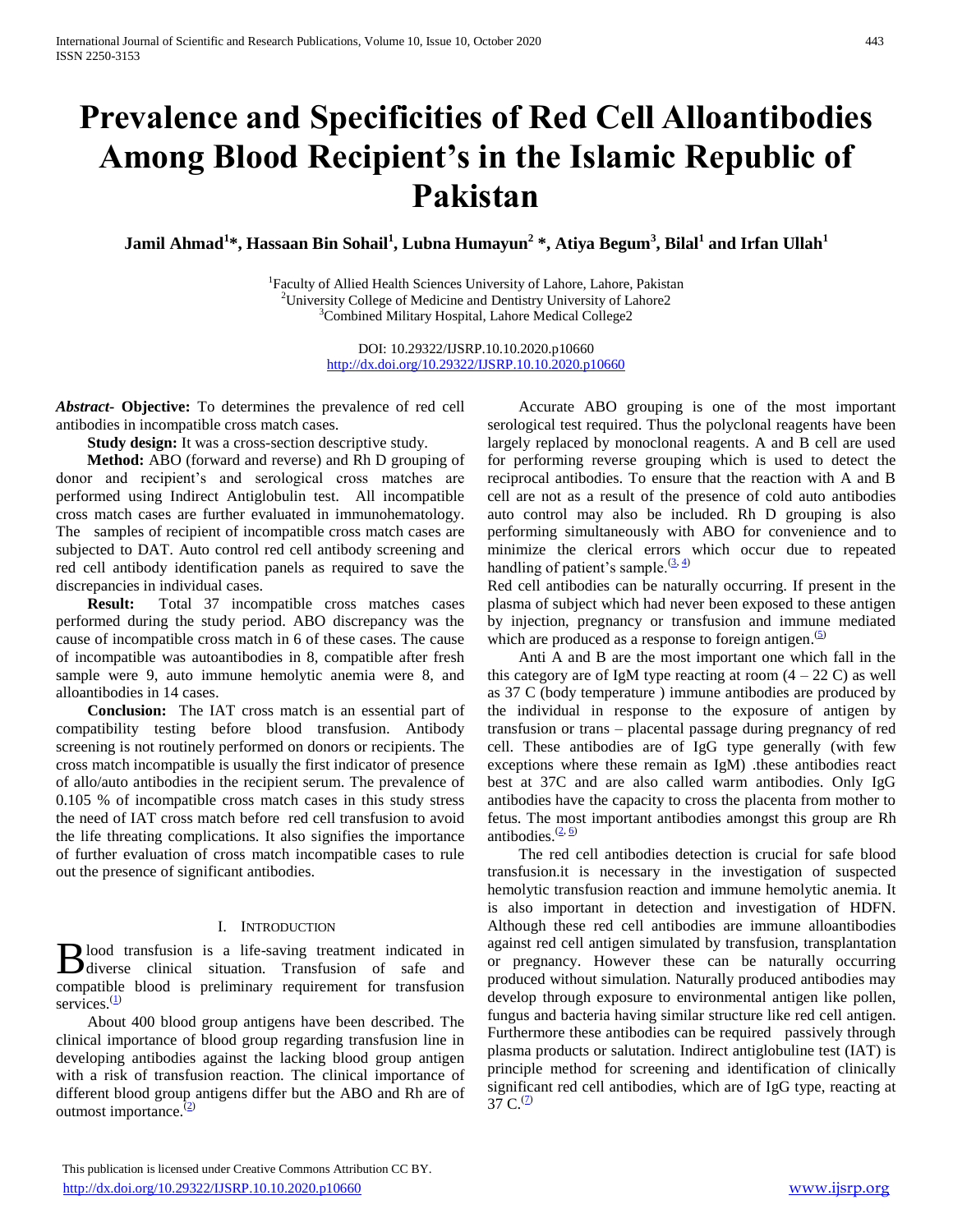Presence of autoantibodies, defined as the antibodies directed against own red cell antigens may interfere in detection of clinically significant alloantibodies.<sup>(8)</sup>

 The donor and the recipient sample should be typed for ABO and Rh D and screened for red cell antibodies. The presence of auto and alloantibodies together can complicate the workup making the selection of appropriate cross match compatible red cell difficult, thus resulting in reduced post transfusion red cells survival, foreign antigen are potential immunogens, and may result in production of antibodies within days, weeks or months in the recipient after transfusion. Alloantibodies can result in reduced post transfusion survival of red cells, acute or delayed hemolytic transfusion reaction (HTR) and hemolytic disease of fetus and Newborn (HDFN). $<sup>(9)</sup>$ </sup>

 In case when antibodies screening is positive, test are performed to identify the antibodies by antibodies identification panel and RBC antigen phenotyping. Screening cells are prepared from two or three individual donors having blood group O and ideally expressing D, C, E, c, e, M, N, S, s, P, Le, K, k, Fy, and jk, antigen. These cells must contain be antigens to detect the irregular clinically significant antibodies. It is also preferred to have at least one of the homozygous antigens expressing for the entire antigen for stronger reaction and ability of detection of weaker antibodies.  $\frac{(10, 11)}{1}$ 

# **Material and methods**

 This is a cross sectional descriptive study that utilized data of all patients. Patients with missing data were excluded from the study. Clotted and EDTA blood sample of all incompatible cross match cases were collected. Serum was extracted and subjected to red cell antibody screening by using commercially available three cell panel and antibody identification by eleven cell panel. Other information sought for each patient included medical history, gender, age, and ethnic origin. The data were analyzed using the statistical package for social science (SPSS) software version 25.

## II. RESULT:

 Total 37 incompatible cross matches' cases were performed during the study period. The data of investigation including antibody screening and identification was performed in immunohematology department.

Data was characterized in three variables according to blood group, Result and Allo immune specificity.

 Out of 37 incompatible cross match cases 9 were compatible after repeating with fresh sample (9/37 24.32 %). ABO discrepancies were detect in 6 of these cases (16.21 %) which Bombay Rh D positive 2/6, Bombay RhD negative 1/6 , A2B with anti-A1 1/6 , week A antigen 1/6 week B antigen 1/6 (figure 1 ) . 8 of the cases were identified as auto immune hemolytic anemia( 21.62 %). 14 cases showed presence of alloantibodies ( 37.84%) showed in figure 2. Out of these 14 cases anti M was most frequent (4/14 28.57 %) followed by anti c ( 2/14 14.28 %) , anti-D ( 2/14 14.28 %) , anti-e (1/14 7.14 %), anti-E (1/14 7.14 %), anti Jk<sup>a</sup> (1/14 7.14 %), anti-S (1/14 7.14 %), anti E with K (1/14 7.14 %), anti C with K and E (1/14 7.14 %).



**Figure – 2: Distribution of ABO discrepancy in incompatible cross matches.**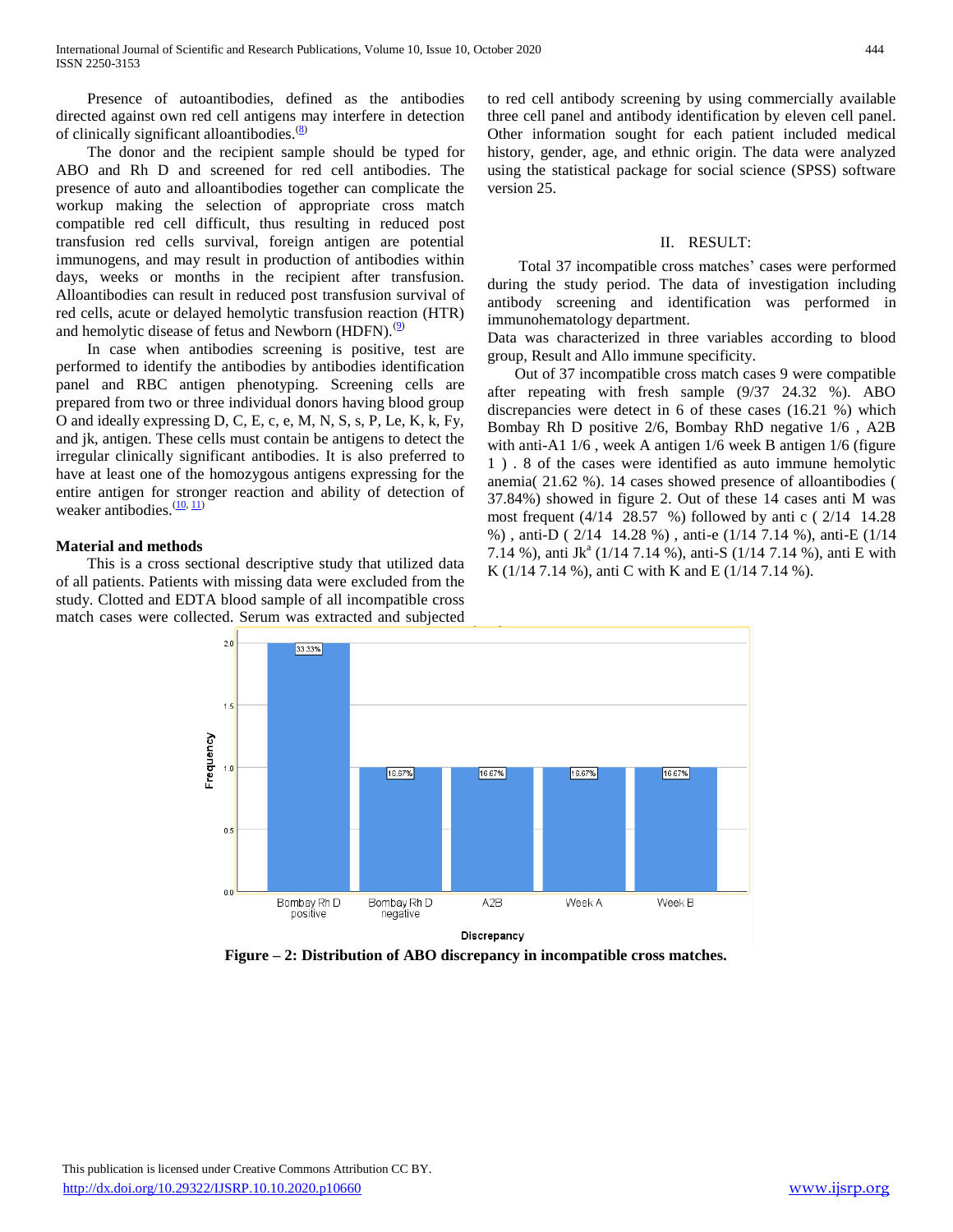

Alloantibodies

**Figure – 2: Distribution of Red cell Allo Antibodies detected in Incompatible cross matches.**



**Figure – 4: summary of incomputable cross matches.**

# III. DISCUSSION:

 Serological cross match is the most important part of compatibility testing in our part of world to ensure the safety of red cell transfusion. Red cell antibody screening is not performed on all donor or patient sample. However the incompatible cross match cases are subjected to further testing including red cell screening, identification ant globulin test and auto control.

 The previous studies largely focused on multiply transfused patient population or antenatal women. A study at Ain Shams University Egypt, in multi transfused auto immune hemolytic anemia (AIHA) patient in 2014 revealed allo antibodies in about one fourth of these case in addition to autoantibodies. Anti E alloantibody was found to be commonest followed by anti K, anti Jk<sup>a</sup>, anti-D, anti-c, anti-M, anti-e, anti-Fy<sup>a</sup>, anti-Fy<sup>b</sup>and anti-Jk<sup>b</sup>, in decreasing order. $\frac{(12)}{2}$ 

 Another study at National University of Malaysia, Kualalampure, to determine the prevalence of red cell alloantibodies among blood recipient 2008 (n-5719) showed prevalence of allo immunization 65 individuals ( 1.13 % ). The majority of these had a single alloantibody. The anti-E antibody identified as the most common allo antibody followed by the anti- Le<sup>a</sup> and anti-M antibodies. $\frac{(13)}{2}$ 

 This publication is licensed under Creative Commons Attribution CC BY. <http://dx.doi.org/10.29322/IJSRP.10.10.2020.p10660> [www.ijsrp.org](http://ijsrp.org/)

 In a study performed at tertiary care hospital in Sokoto, Nigeria by Z, Isaacl, E Osarol, T,C, Adias et al on prevalence of clinically significant alloantibodies among transfusion Requiring patients in 2016 (n-229) that 14.85% of the patient had clinically significant alloantibodies in their plasma which is quite close to our studies. All the female individual were identified as anti-D and anti-c and half were identified anti-E in female followed by anti-jka, anti-Leb, anti-Fyb, anti-Pi and anti- $Kp^a$  each respectively. $\frac{(14)}{2}$ 

 An Indian study determine the prevalence and specificity of red cell alloantibodies by Rahul Chaurasia et al in 2014 (n-11235), quied the incidence of red cell alloimmunazition in transfused patient of 1.4% with anti-E being the most common specificity followed by anti-D, anti-e, anti-c, anti-E, anti-C  $+$  D, and anti-K respectively. $\frac{(15)}{2}$ 

 Our study, taking in account all of the incompatible cross match in contrast to other study show that autoantibodies were the reason of incompatible cross match in about half of these case. About one fourth of these incompatible cases reveled presence of alloantibody. Anti M being the most frequent alloantibody followed by anti-c, anti-D, anti-e, anti-E, and anti- $Jk<sup>a</sup>$  and anti S antibody. Only two of these cases to be found to be